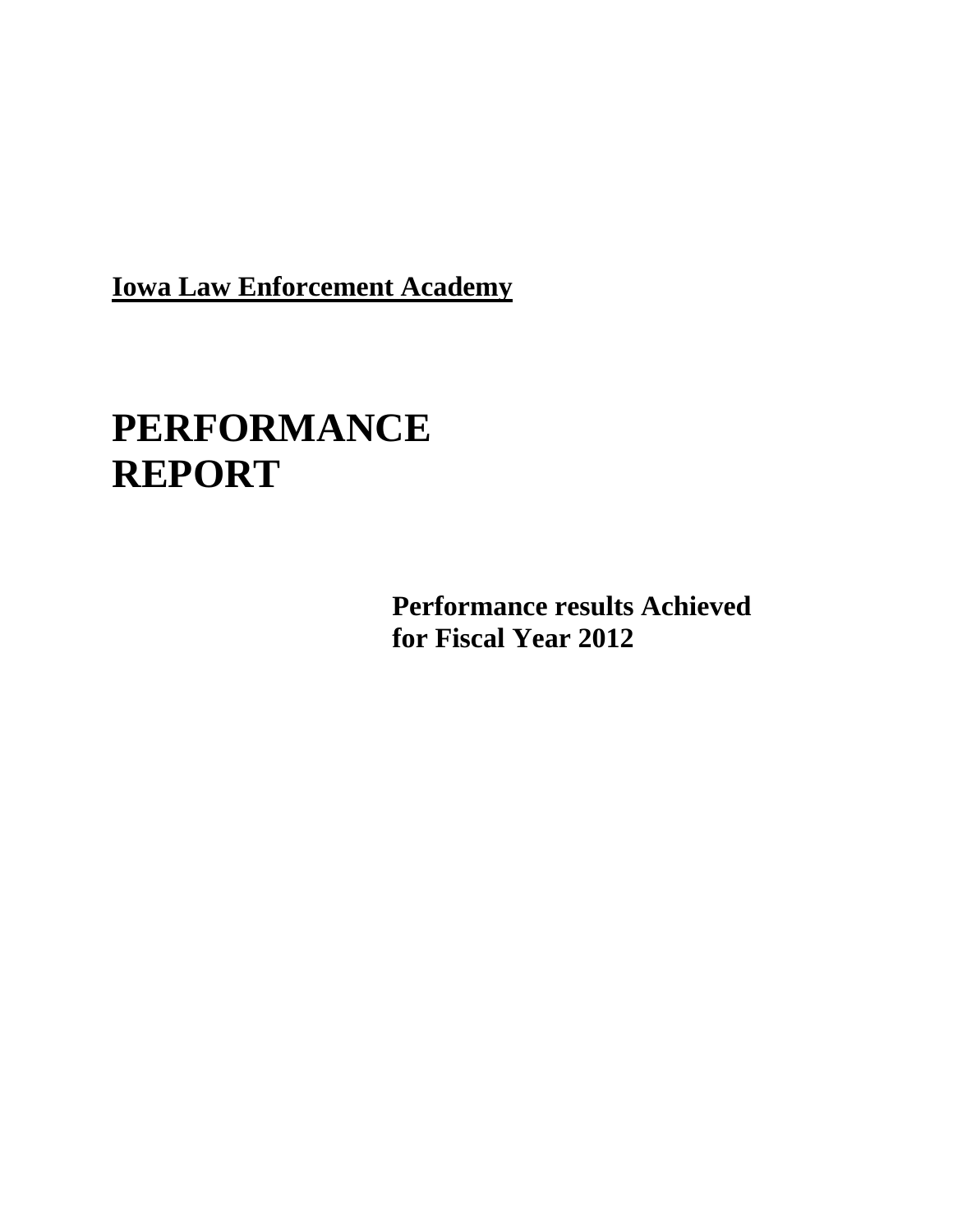# **TABLE OF CONTENTS**

| <b>SECTION</b> | <b>PAGE</b> |  |
|----------------|-------------|--|
|                |             |  |
|                |             |  |
|                |             |  |
|                |             |  |
|                |             |  |
|                |             |  |
|                |             |  |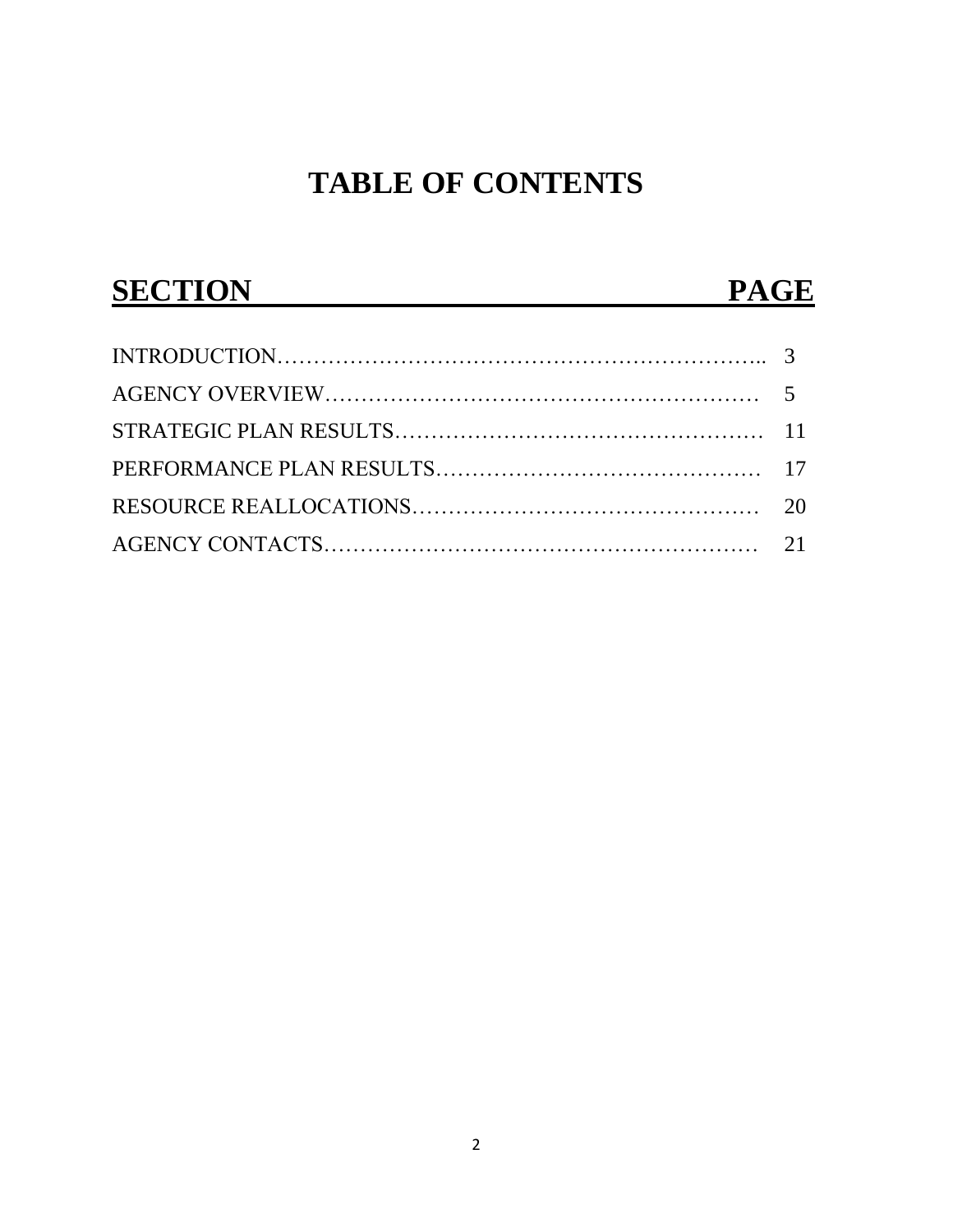# **INTRODUCTION**

I am pleased to present Iowa Law Enforcement Academy's performance report for fiscal year 2012. This report contains valuable information about the training and services the Iowa Law Enforcement Academy provided to Iowans.

Accomplishments of the year include updating training equipment, computers and software for employees; continued reserve peace officer standardized training and state certification process complete with online certification testing; new specialty schools and training approximately 3,584 peace officers, jailers and dispatchers.

The Iowa Law Enforcement Academy, despite continuing budget and revenue concerns, continued to provide new and challenging material for specialty schools and online reserve peace officer certification testing. The overall number of newly certified peace officers decreased to 158 in FY12 from 160 in FY11.

A new Director was appointed April 4, 2011. At appointment, the projected budget deficit was \$150,000. Through swift and innovative budget controls, this projected deficit was reduced to \$35,000 by year's end. The needed funds were obtained from another state agency. The \$35,000 deficit was primarily due to decreased revenue from basic academy attendees.

The Academy is the sole regulator of law enforcement, jailer and telecommunicator training in Iowa. The Academy provides Level I basic academy training. Regional academies: Cedar Rapids Police Department, Des Moines Police Department and the Department of Public Safety also provide Level I basic academy training. Persons with a two or four year degree in Police Science may, if their agency chooses, attend Level II short course training at Hawkeye Technical Community College or Western Iowa Technical Community College.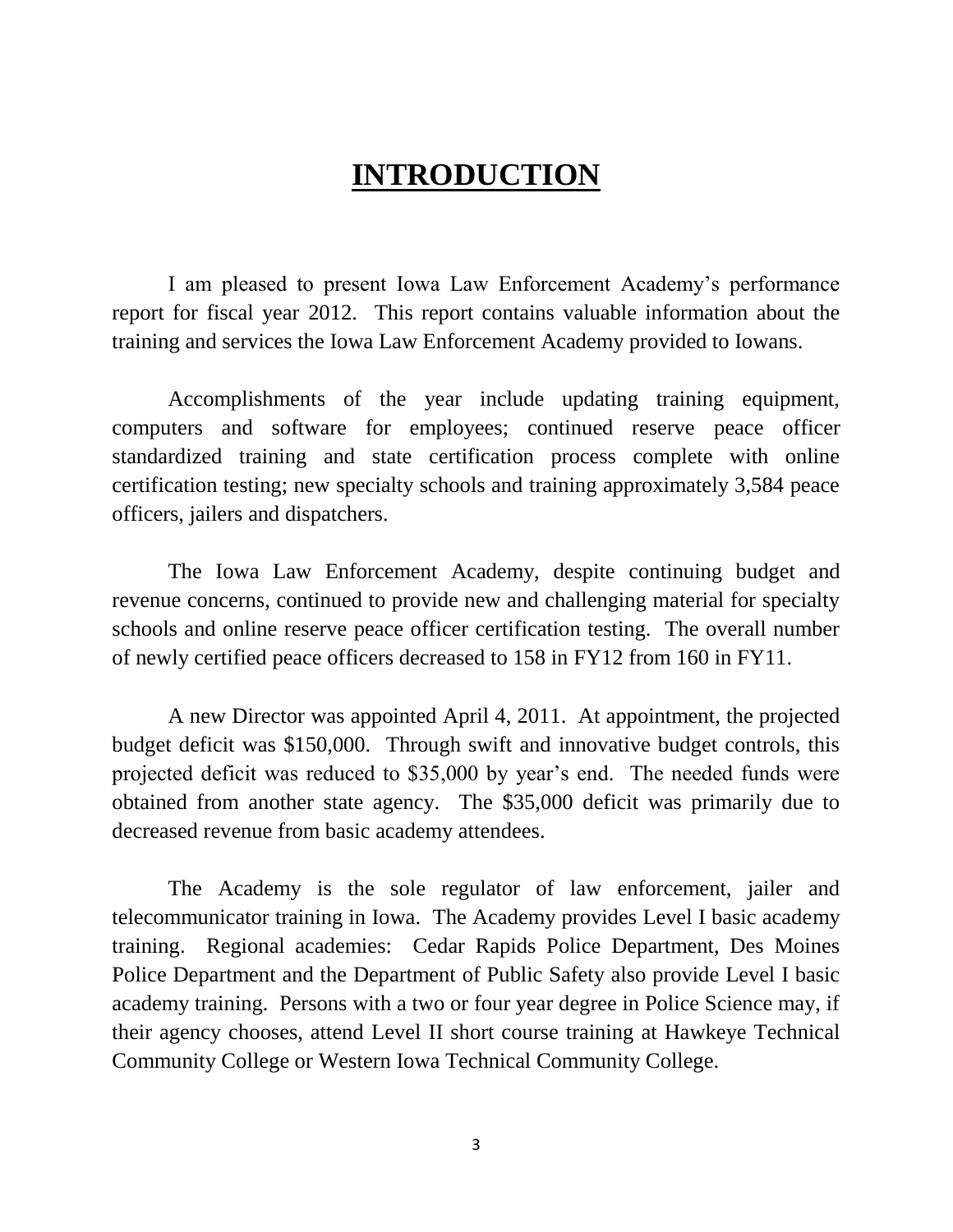The Academy is confronted with two primary operational strategic challenges: budgetary constraints and lack of personnel. Each of these challenges has a different set of problems and issues associated with it. The budgetary constraints resulted in the academy going into the negative by approximately \$150,000 in FY 2004 and \$50,000 in FY 2005. The Academy has adjusted by reducing costs wherever possible and by increasing the tuition cost. The Academy is able to charge more than 50% of the costs of the basic training academy. Approximately 66% was charged in FY 2011. The Academy general fund budget for FY11 was decreased by approximately 17%. The budget constraints continue to be a major concern.

Five persons retired under the early retirement program, SERIP. The Academy currently has two instructor positions open. They remain open due to budget constraints. The instructor shortage continues to create problems in coverage of some classes. Another position, the Maintenance Worker II, was eliminated. The Academy is currently contracting with the Iowa Department of Defense to conduct the accounting functions.

The lack of instructional personnel requires the administration personnel to teach more classes leaving less time for administrative and leadership matters. It also requires the academy to rely more on outside instructors. Even with these constraints, the Academy continues to strive to provide the highest quality training available to Iowa law enforcement, the criminal justice system, and our communities.

Sincerely,

Robert Cicchamphi

Arlen Ciechanowski **Director**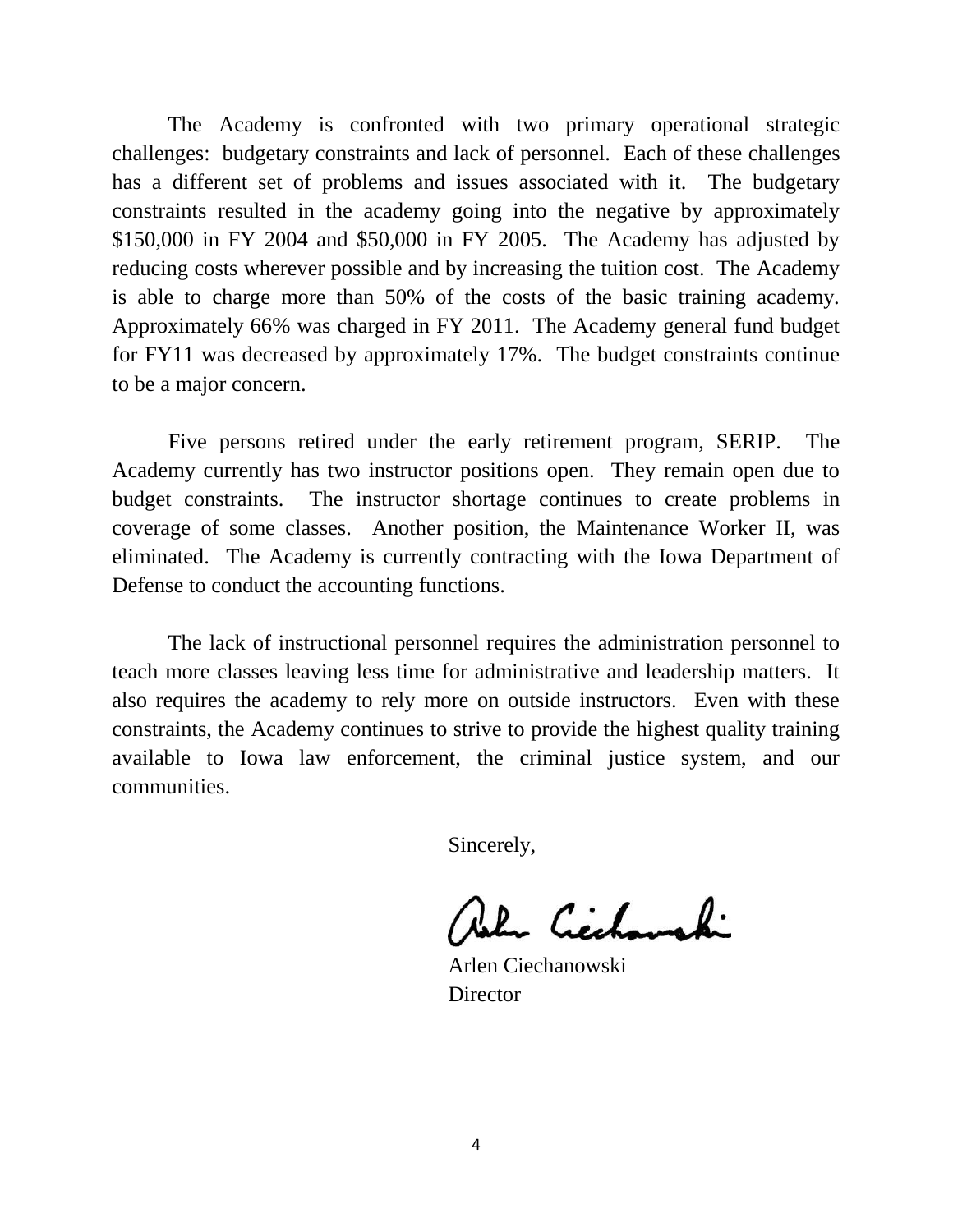# **AGENCY OVERVIEW**

The Iowa Law Enforcement Academy (ILEA) was created by an act of the Iowa legislature in 1967 with its purpose being to upgrade law enforcement to professional status. The specific goals were to maximize training opportunities for law enforcement officers, to coordinate training and to set standards for the law enforcement services.

The Iowa Law Enforcement Academy Council oversees the Academy. The Council has a membership of seven persons. The Iowa Code specifies the seven members must include a:

- Sheriff
- Police officer from city with greater than 50,000 population.
- Police officer from city with less than 50,000 population.
- Representative from the Department of Public Safety.
- Two state senators and two representatives are appointed as ex-officio, nonvoting members.
- Two federal agencies (the FBI and DEA) serve in an advisory capacity.

The voting members are appointed by the governor, with senate confirmation, and serve four-year terms. There is no statutory limit on the number of terms that can be served.

The Academy Council establishes minimum standards for Iowa law enforcement and grants officer's certification. The Academy Council has the responsibility to decertify or to suspend the officer's certification when necessary. In a manner, the Academy "polices the police."

The Academy provides residential training sessions varying in length from the 14-week basic training schools to one-day specialty and in-service seminars. The Academy can provide housing for 112 persons at any one time. The physical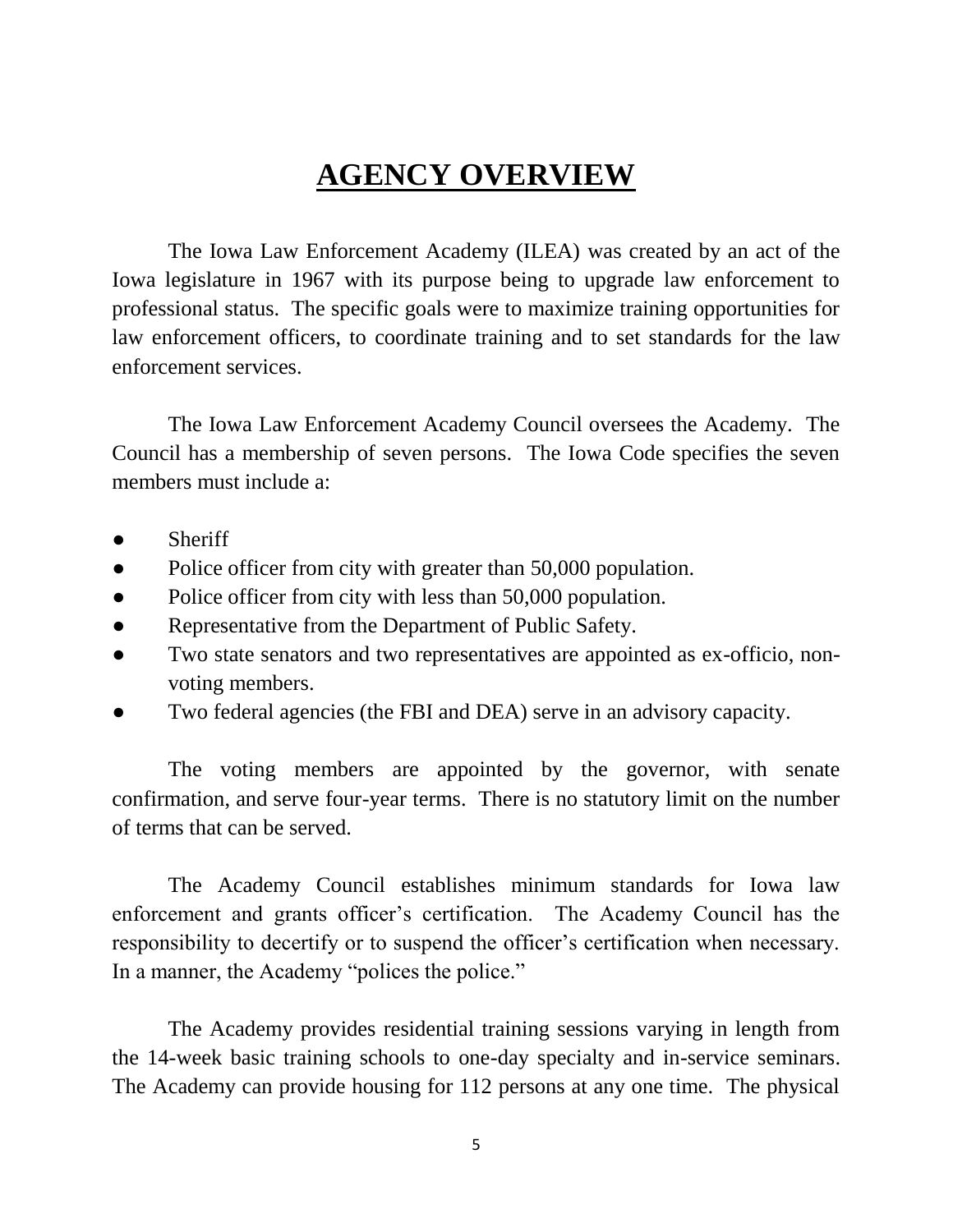facility consists of dormitory rooms, classrooms, a cafeteria providing meals three times a day, a physical fitness center, photography and video production studio, and administrative offices. The Academy is located on Camp Dodge in Johnston, Iowa. ILEA shares firearm ranges and tactical facilities with the Iowa National Guard.

The Academy, in addition to maximizing training opportunities for all Iowa peace officers, is responsible for providing basic and in-service training for all county and city jailers and telecommunicators in Iowa. The Iowa Law Enforcement Academy also establishes standards and training requirements for the reserve peace officers in Iowa.

The ILEA provides certification training for approximately 160 entry-level law enforcement officers every year through six 14-week basic classes. Records are kept on all Iowa peace officers showing that each officer has met the hiring standards and has become certified within one year of being hired.

The Academy conducted over 171 in-service schools in FY 2012 at various locations around the state and at the academy. Approximately 3,584 Iowa peace officers, jailers, and telecommunicators attended these trainings. The Academy maintains and updates training files on approximately 6,000 active full and parttime peace officers in Iowa. All active status peace officers must obtain twelve hours of continuing education on an annual basis (or thirty-six hours over three years).

Three hundred forty-eight telecommunicators attended basic entry level training and in-service schools. Records are maintained for each of the Iowa telecommunicators.

40-hour basic schools for jailers and jailer in-service schools were held across the state and at the academy. One thousand fifty-one attended these trainings. Records are maintained for each Iowa jailer.

ILEA administers a program of psychological, cognitive and standards testing for all sworn personnel and jailers. The Academy conducts statewide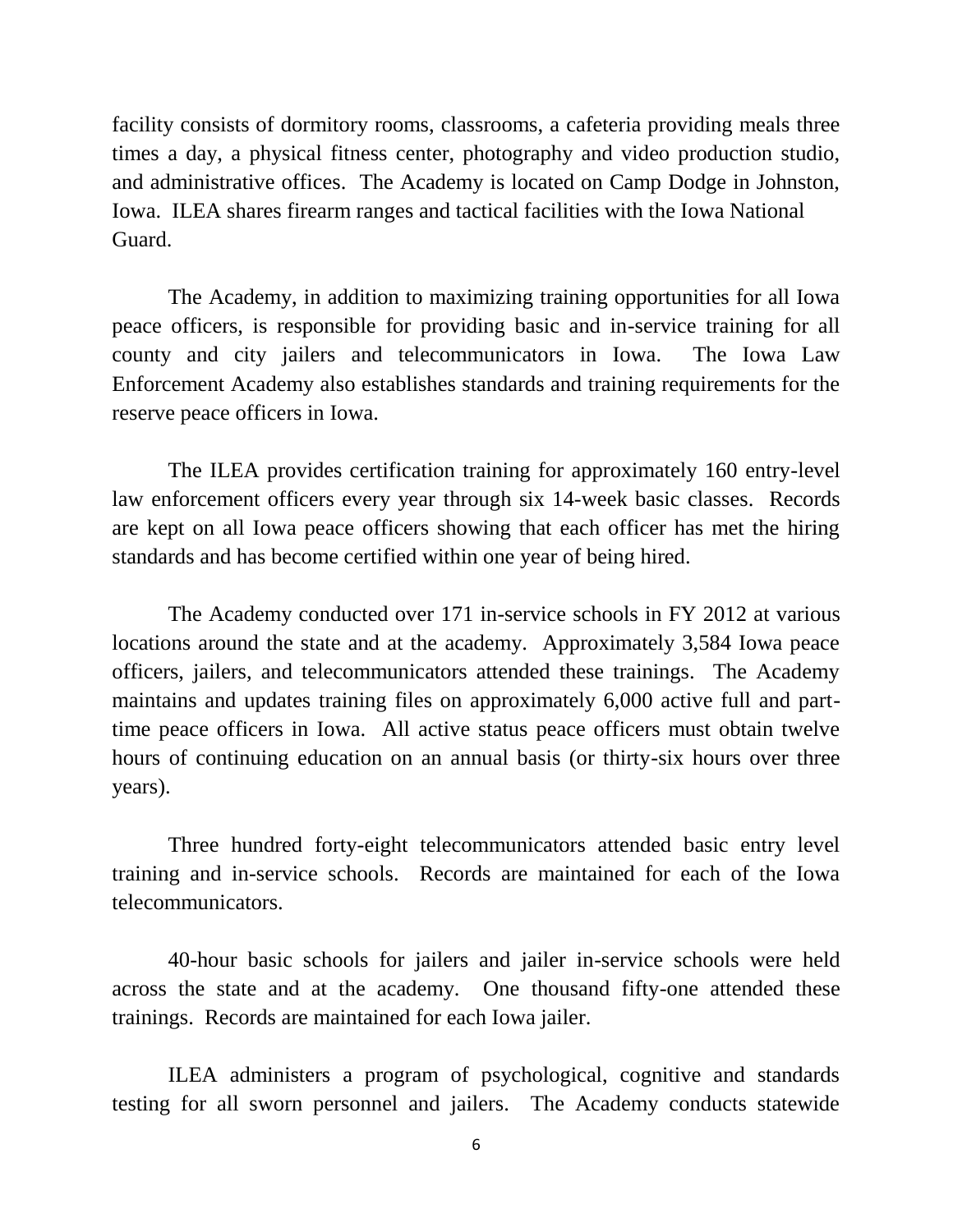testing of the cognitive examination and National POST (Peace Officer Standard Test), and the personality instrument, the MMPI-2 (Minnesota Multiphasic Personality Inventory-2). The MMPI test volume is one of the largest databases of law enforcement applicants in the country (more than 17,000 evaluations done by ILEA since 1986). Over three-fourths of all psychological tests of Iowa law enforcement applicants are evaluated by ILEA. ILEA conducted or reviewed 321 POST tests and 578 MMPI's.

ILEA staff provides evaluation expertise and advice concerning the classification results of the MMPI-2, as well as counsel on fitness for duty, training issues, and disciplinary matters while considering an individual's MMPI-2. Emphasis is placed on high-risk and liability issues, such as the potential for aggressive behavior, including domestic abuse and other violence-prone tendencies.

The Academy maintains and updates required files on all reserve peace officers in the state. All reserve peace officers that want to carry weapons must submit information that reflects their training and qualification. Background investigation and fingerprint record checks with the Iowa Division of Criminal Investigation and Federal Bureau of Investigation must be completed before weapons certification is granted.

Standardized training and state certification for reserve peace officers was passed by the legislature in FY 2007. Training modules were developed and certification testing is occurring. There are approximately 610 reserve peace officers state certified in Iowa.

The Academy oversees and approves the training provided at the recognized regional training facilities across Iowa (Cedar Rapids Police Department, Des Moines Police Department, Department of Public Safety, Hawkeye Technical Community College and Western Iowa Technical Community College). The Cedar Rapids Police Department, Department of Public Safety and the Des Moines Police Department conduct Level I basic academy training (full academy). Hawkeye Technical Community College and Western Iowa Technical Community College conduct Level II (short course). ILEA is responsible for approving the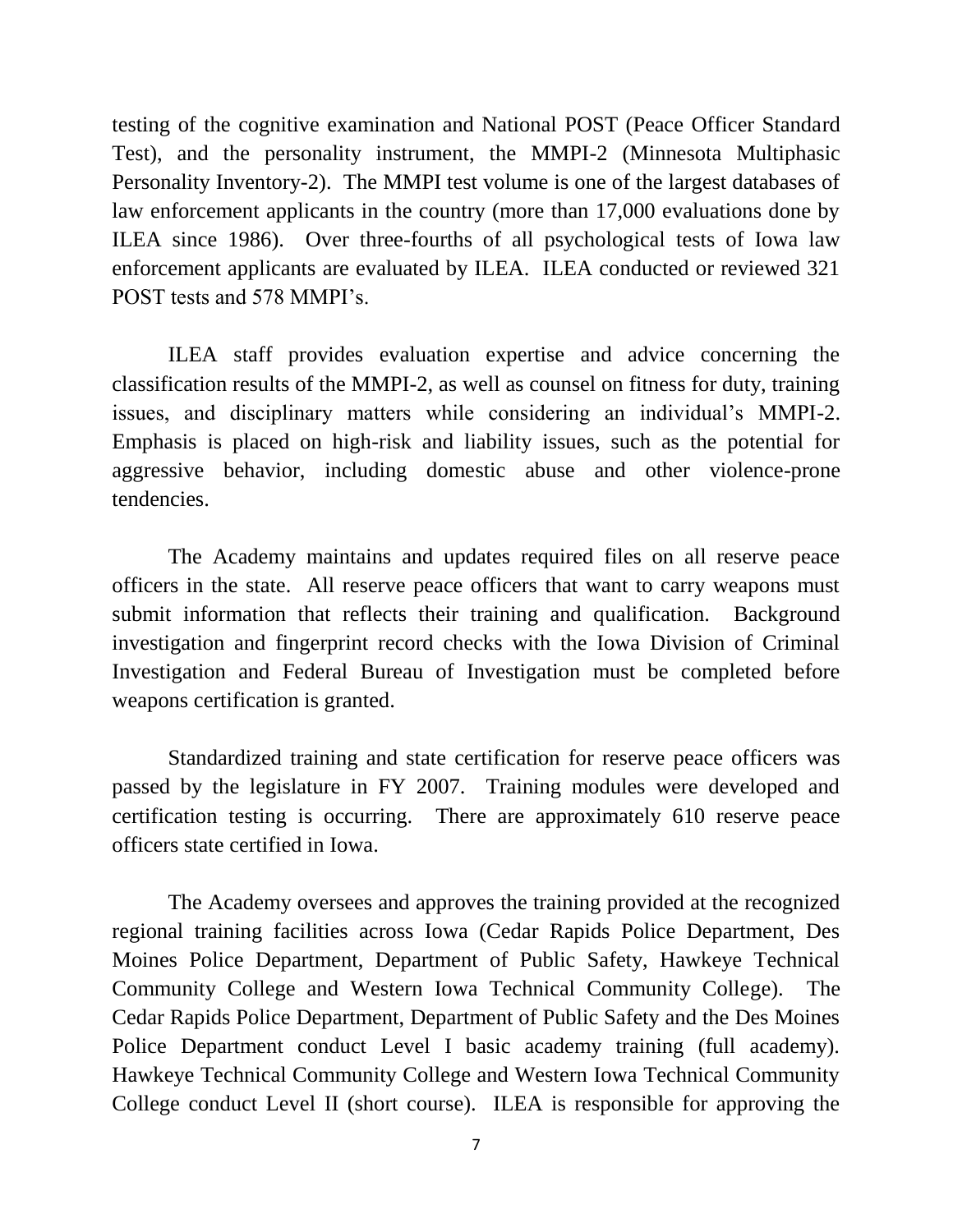curriculum and instructors at each program. Officer certification is given by ILEA once credentials are examined and approved.

The over 600-law enforcement agencies in Iowa rely on the Academy not only for training, but also for leadership, advice, and research. The Academy instructors serve as expert witnesses for grand jury proceedings and civil cases filed against agencies and individual officers.

**Vision:** The Iowa Law Enforcement Academy vision is "Excellence in Training – Training the Best Peace Officers, Jailers, and Telecommunication Specialists in the Nation."

**Mission:** The Iowa Law Enforcement Academy mission is "Professionalism through Training."

#### **Guide Principles (Values):**

- Service
- Teamwork
- Excellence
- Ethics
- Professionalism

The Iowa Law Enforcement Academy goals are to:

 **●** Provide essential, timely, and cost-effective law enforcement, jailer, and telecommunication specialists training at both entry and in-service levels.

 **●** Maintain and enforce reasonable standards for the law enforcement service that are critically necessary for the protection of the public that is served.

The Academy's core function is education.

The Academy owns and maintains the Iowa Law Enforcement Academy located on Camp Dodge in Johnston, Iowa. The United States Congress gave nine acres of land located on Camp Dodge to the Iowa Law Enforcement Academy for the purpose of training Iowa peace officers. The Academy also maintains eleven vehicles. Seven vehicles are used for training Iowa peace officers during the basic training and for driver training instructor certification and re-certification classes. The Academy also owns and maintains three other vehicle, as well as a bus. The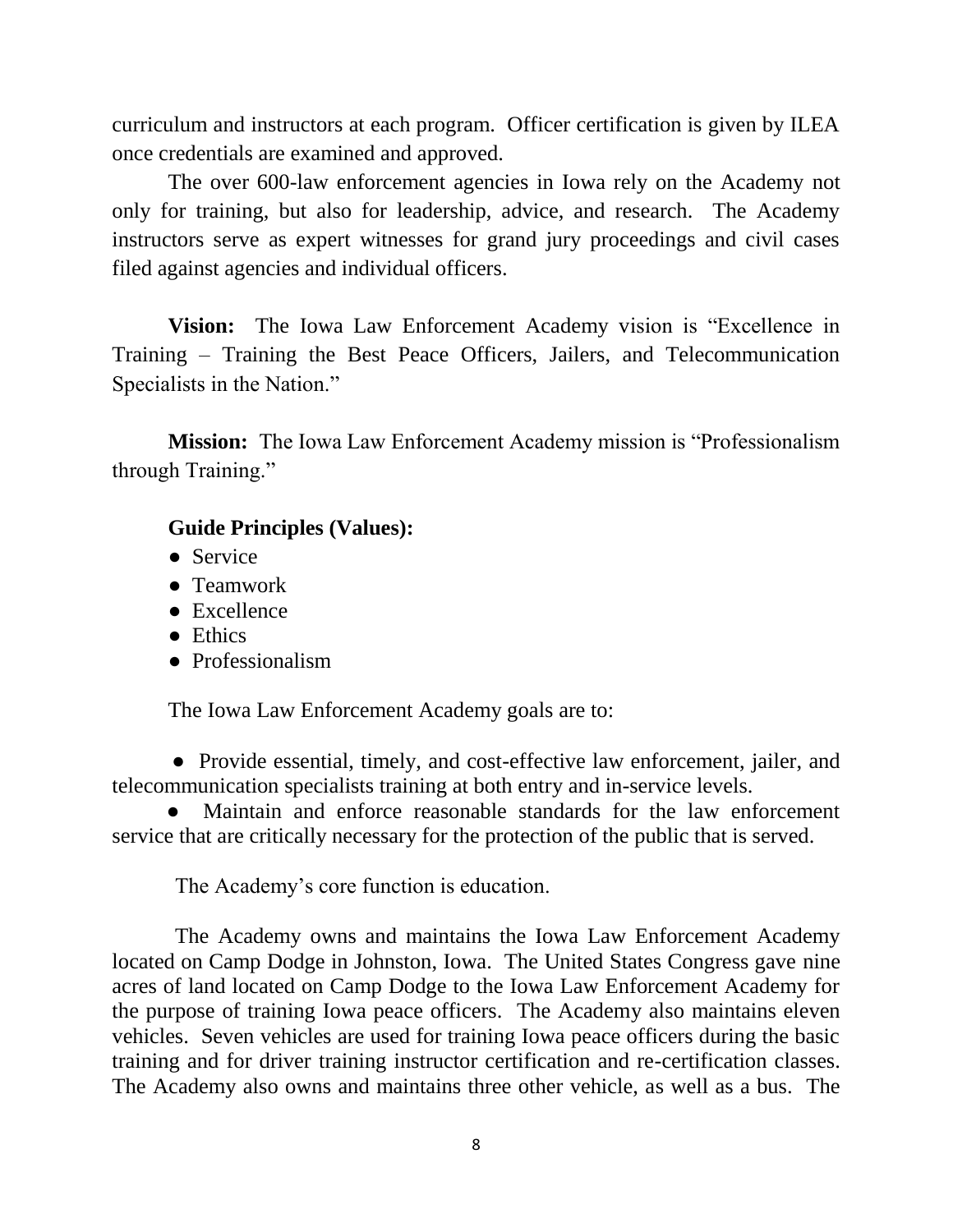instructors while training and/or testing at various locations across the state use these vehicles. The bus is used to transport students to training activities.

The Academy provides 24/7 Web access for information concerning class and testing schedules, as well as other information about the academy.

The Academy's reporting relationship begins with the governor, to whom the director reports. The span of control was decreased within the last few years so that the director oversees the instructors, security, maintenance personnel and public service supervisor while the public service supervisor oversees the secretaries and clerks.

There are currently 25 positions allocated to ILEA. 22 of those positions are filled.

The general fund budget for the Academy in FY 2012 is \$( ) down from FY 2011 level of \$868,698.

The Academy has four primary customer groups: criminal justice community including law enforcement agency command staff, peace officers, jailers, telecommunicators, county attorneys, and judges; approved regional training academies; Iowa Law Enforcement Academy Council; and the public.

Although not identical, all customer groups have similar requirements – that of well-trained peace officers, jailers, and telecommunicators who protect communities and are willing to give their lives in doing so; that understands and protects everyone's constitutional rights by not entering homes without legal justification, not making arrests without probable cause and using only the force necessary in carrying out their duties; and that only use deadly force when no other alternatives are available.

A large part of the Academy's success is directly related to the priority placed on:

- building and maintaining a positive relationship with customers; knowing what customers' needs and expectations are;
- working with staff to ensure that those needs and expectations are met.

The Academy maintains open communication with customers: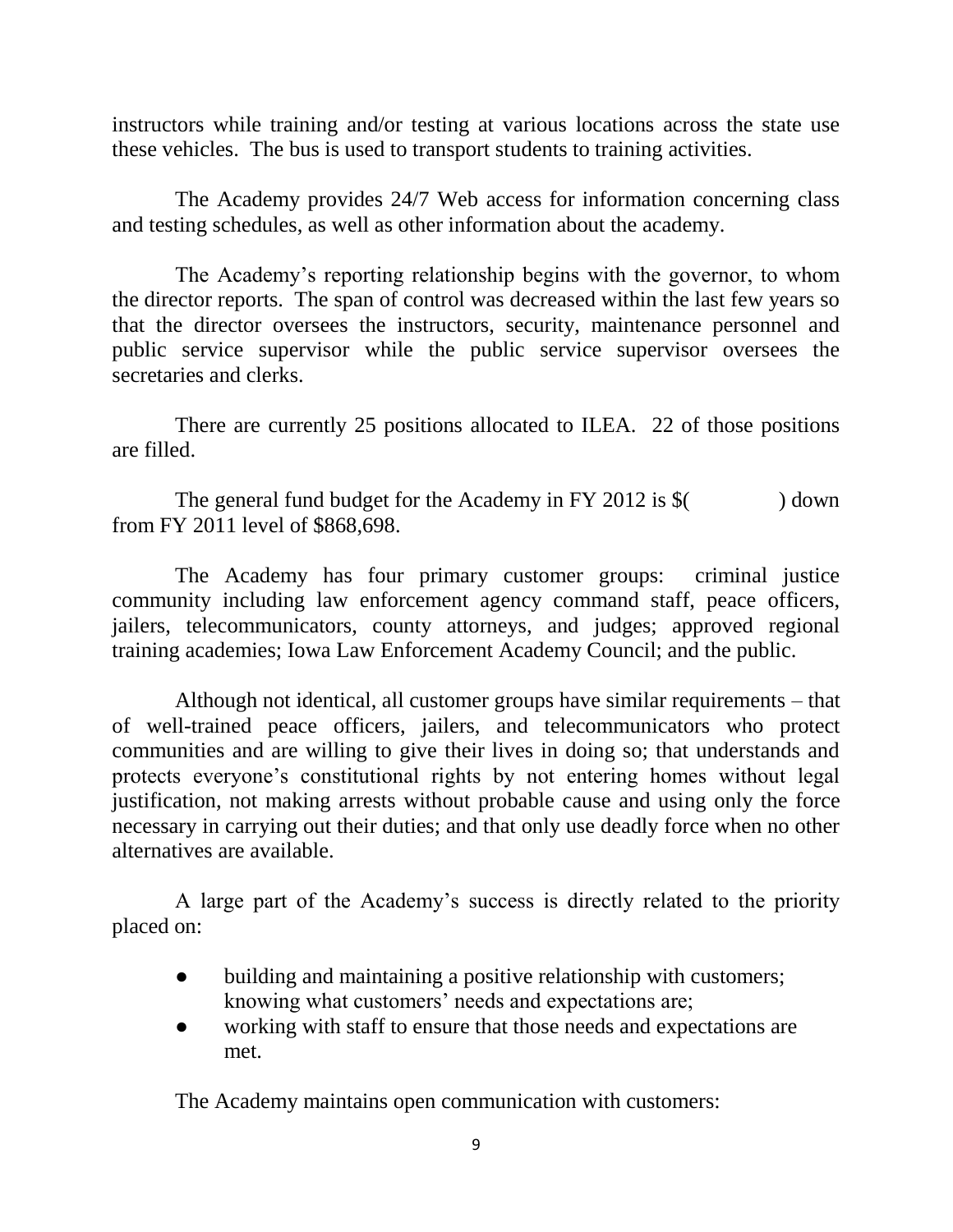- Access Monday through Friday 24 hours a day.
- Regular meetings with law enforcement associations and their lobbyists.
- Surveys sent to customers at the end of each basic training academy class.
- Bi-annual survey sent to chiefs, sheriffs, and other state agency commanders.
- Meetings held across the state with law enforcement personnel.
- Student evaluations completed on cafeteria supplier and outside instructors.

This communication process provides the customer and the academy realtime information regarding the needs and expectations of all parties.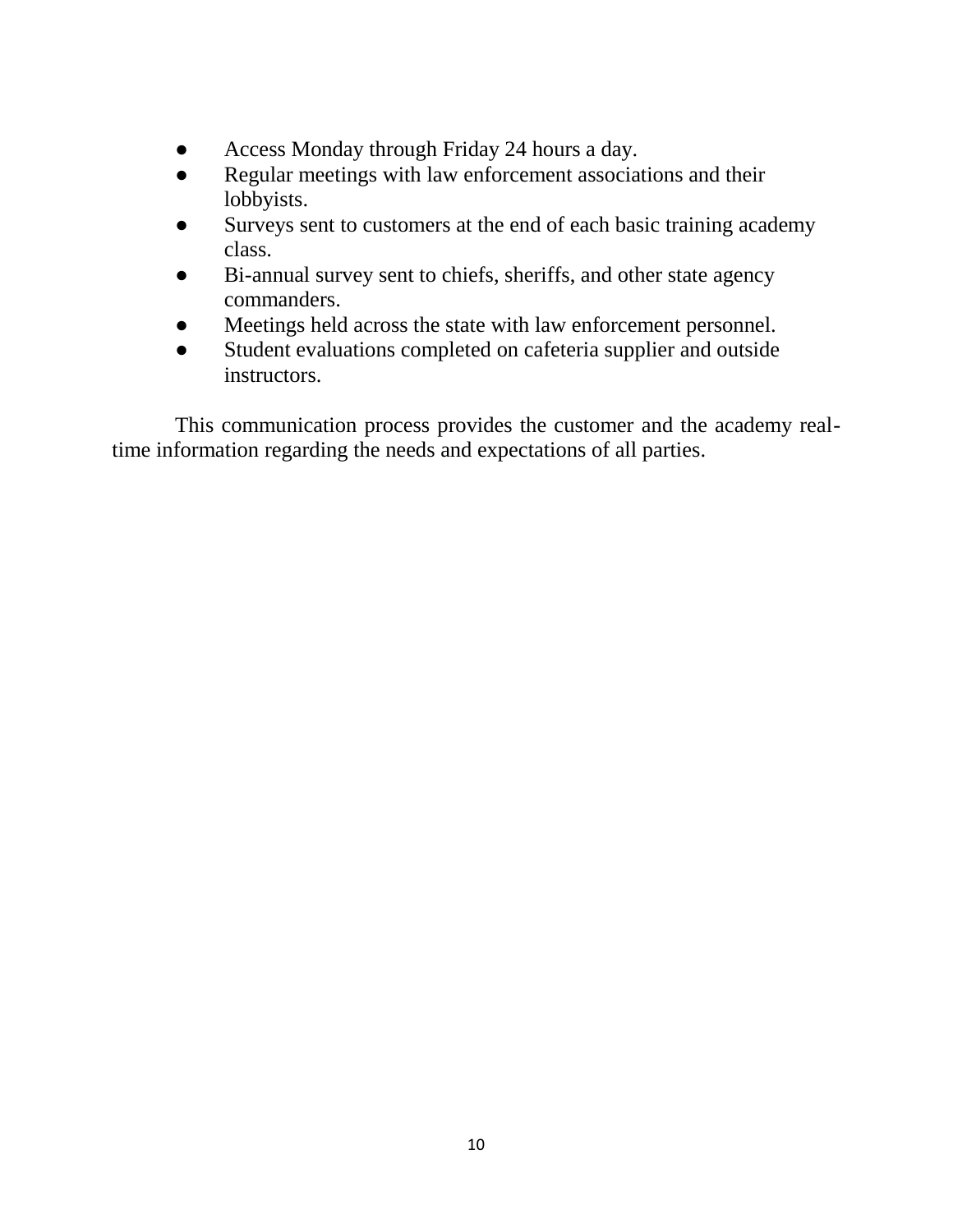# **STRATEGIC PLAN RESULTS**

#### **Key Strategic Challenges and Opportunities**

The Academy is confronted with two primary operational strategic challenges:

- **Budgetary constraints**
- Adequate Staff

The Iowa Law Enforcement Academy is responsible for overseeing the training of and compliance with all rules found in 501 Iowa Administrative Code for peace officers, jailers, telecommunicators, reserve peace officers and training academies. There are approximately 6,000 certified peace officers in Iowa. Each peace officer must receive basic training within one year of being hired. All certified peace officers must receive twelve hours of continuing education training each year (or 36 hours in three years).

There are five approved law enforcement academies in addition to the Iowa Law Enforcement Academy. The approved Level I Basic Training Regional Academies are Cedar Rapids Police Department, Des Moines Police Department, and the Iowa Department of Public Safety. Hawkeye Technical Community College and Western Iowa Technical Community College are approved to conduct the short training Level II Basic program. This program is available for anyone who has a two or four-year degree in police science or criminal justice.

Training requirements are also established for jailers and telecommunicators specialists. The Iowa Law Enforcement Academy is responsible for offering this training or approving the training provided at the local level.

There are approximately 1,150 reserve peace officers in Iowa. The reserve peace officers are to receive 80 hours of training over an eighteen-month period. Rules concerning personal hiring standards for reserve peace officers became effective June 2, 2004. The Iowa Reserve Peace Officer Association worked with the Academy to develop training standards and to establish a certification program for reserve peace officers that became effective in the Iowa Code July 1, 2007.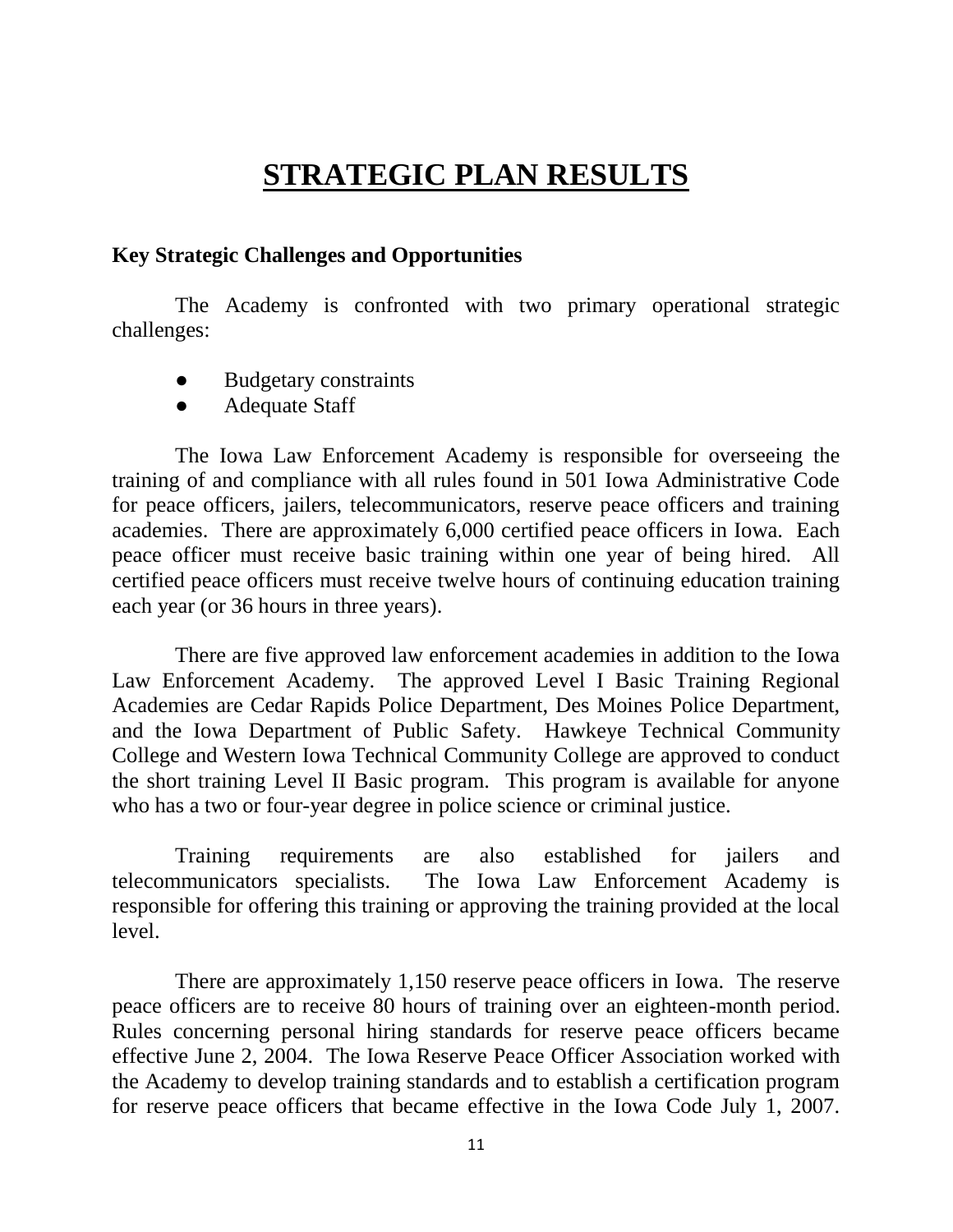There are approximately 610 state-certified reserve peace officers in Iowa. The Academy also approves weapon certification for reserve officers.

The Academy is exploring all options to continue to provide the best law enforcement, jailer, and telecommunicators training in the state with these key strategic challenges.

**Goal #1:** Provide up-to-date and state-of-the-art training to peace officers, jailers, and telecommunicators by well-trained instructors with adequate equipment in a state-of-the-art facility.

#### **Strategies:**

- **●** Obtain funding for all vacant instructor positions.
- Obtain funding for needed equipment.
- Obtain approval and funding for new joint criminal justice training facility.
- Find quality up-to-date national training that will keep ILEA instructors on the cutting edge.
- Find quality up-to-date training for ILEA support personnel.

# **Measures/Results**

#### **Performance Measure:**

Percent of persons successfully completing basic training programs.

#### **Data Sources:**

Iowa Law Enforcement Academy

|                  | 2007 | 2008 | 2009 | 2010 | 2011 | 2012 |
|------------------|------|------|------|------|------|------|
| Number Enrolled  | 239  | 204  | 204  | 204  | 162  |      |
| Number Certified | 236  | 198  | 198  | 197  | 160  | 158  |
| % Completed      | 99%  | 97%  | 97%  | 97%  | 99%  |      |

# **Data Reliability:**

The actual number of students entering the basic academy training was compared to the number of students graduating and being certified by the Academy.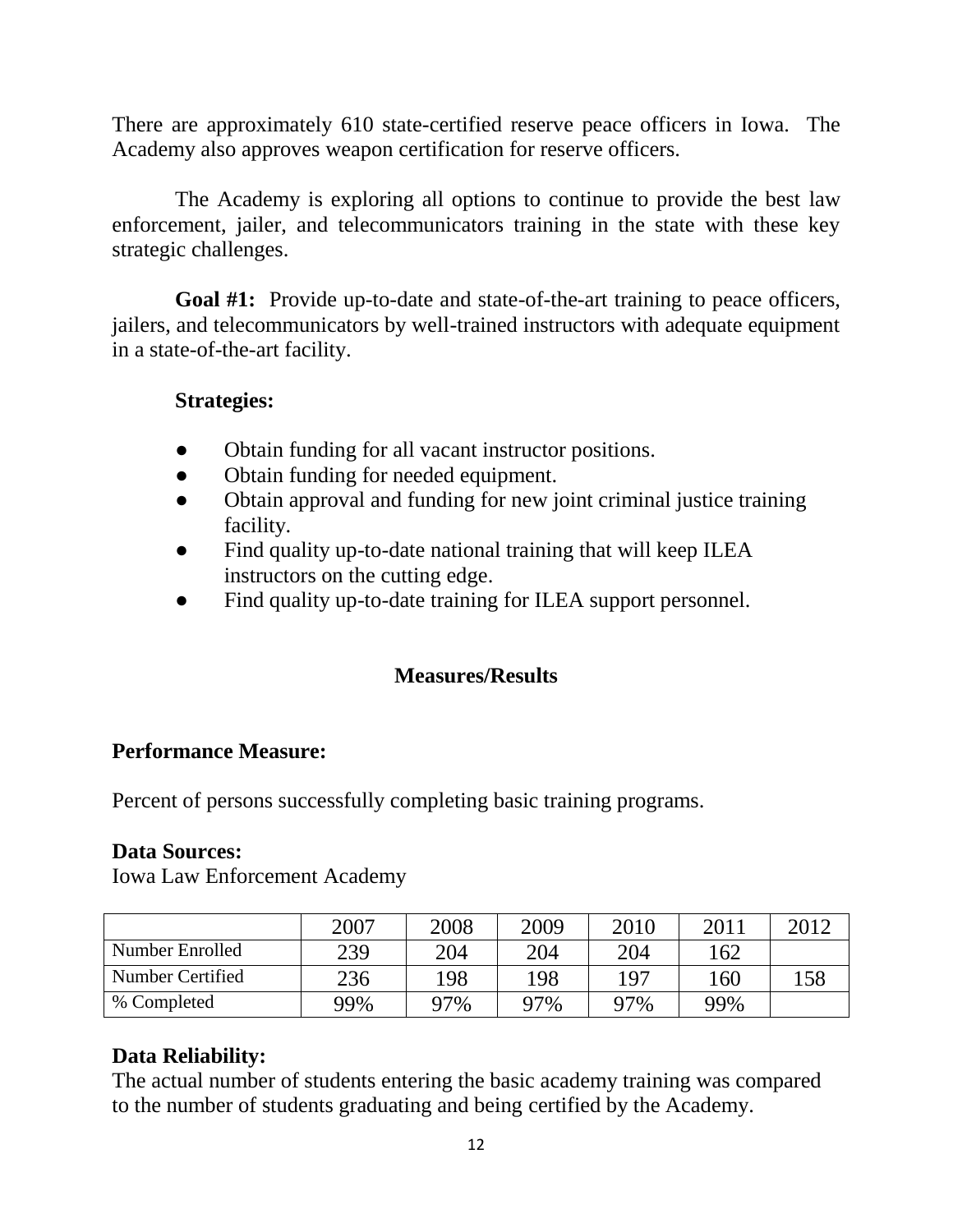#### **What was achieved:**

The number of persons attending, as well as completing the basic training at the academy has decreased. While not satistically proven, we believe this decrease is a direct result of decreased budgets at the county and city levels.

#### **Link(s) to Enterprise Plan:**

The goal aligns with the Governor's Just an Inclusive Communities goals.

**Goal #2:** Become less reliant upon general fund monies.

#### **Strategies:**

- **●** Search out possible federal grants and funding.
- Search out foundations that provide money for education purposes.
- Develop private giving program initiative to raise money for ILEA.

#### **Measures/Results**

#### **Performance Measure:**

Increase other funds leveraged by the ILEA by 5% each of the next 3 to 5 years.

**Data Sources:** Iowa Law Enforcement Academy

#### **Data Reliability:**

The Academy receives its information from the I-3 Budget System.

#### **What was achieved:**

The total revenue for the Academy in FY 2012 was \$ (Separately 2014). Revenue from the general fund was  $\frac{1}{2}$  (1). The percentage of general funds as a part of the Academy's total budget has decreased over the last few years. Approximately sixty-six percent of the ILEA revenue came from other than general fund monies in FY 2012.

#### **Analysis of results:**

The general fund appropriations are approximately 34% of the Academy's total budget in FY 2012.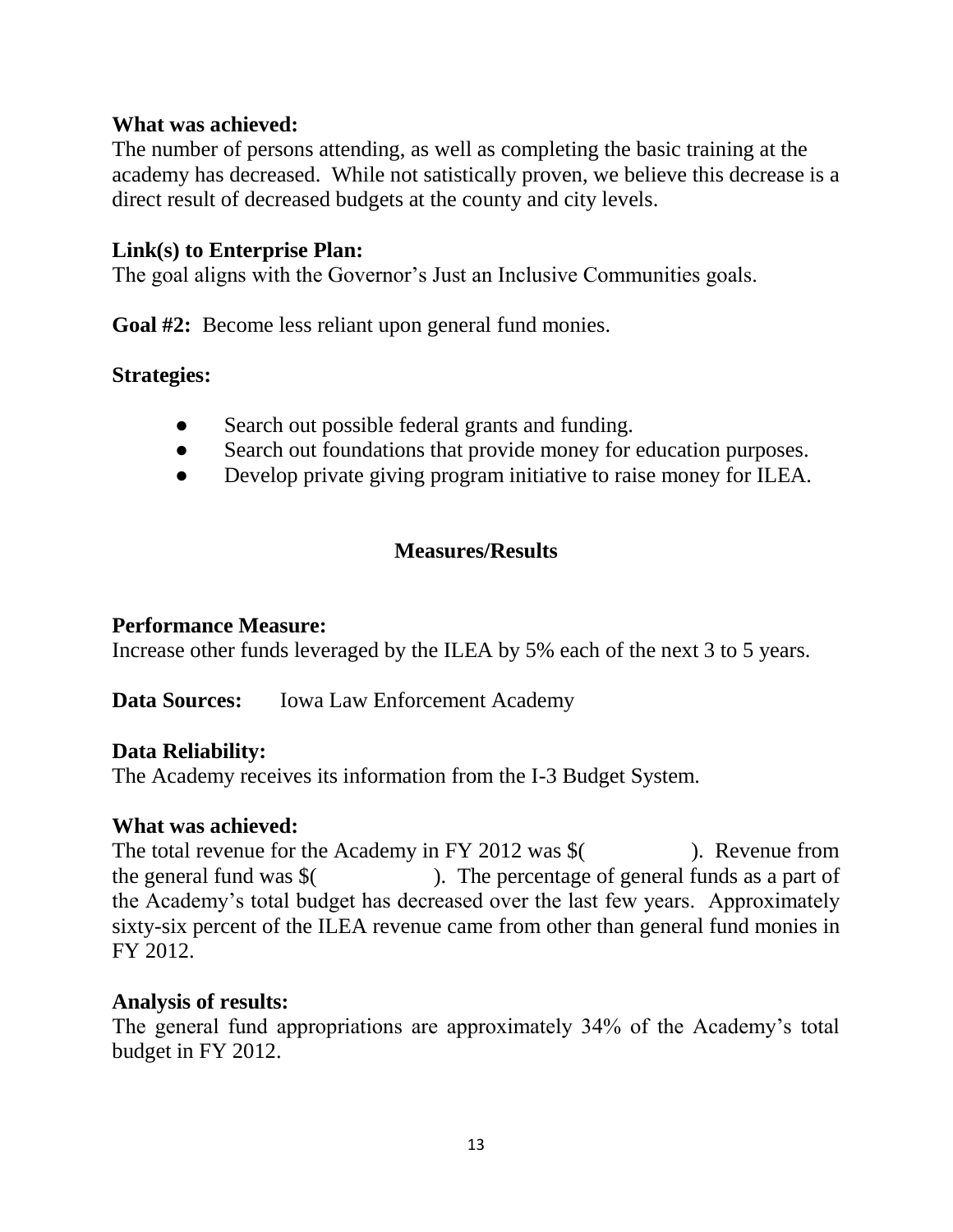# **Link(s) to Enterprise Plan:**

This goal aligns with the Governor's foundation of quality, value and delivery.

**Goal #3:** Expand current ILEA market by developing training for reserve officers, security personnel and sponsored individuals who have not yet been hired by a law enforcement agency.

# **Strategies:**

- Develop training program for private security industry personnel that will include annual joint conference, special training classes and joint law enforcement/security industry personnel training.
- Develop training program for reserve peace officers that will meet basic training requirements.
- Develop marketing plan to bring sponsored individuals not yet hired by a law enforcement agency to ILEA.

# **Measures/Results**

# **Performance Measure:**

Non-traditional persons attending ILEA training including security personnel, reserve peace officers, and sponsored but not yet hired individuals.

# **Data Sources:**

Iowa Law Enforcement Academy

| Number of Persons             | 2008 | 2009 | 2010 | 2011 |     |
|-------------------------------|------|------|------|------|-----|
| Sponsored by not hired        |      |      |      |      |     |
| <b>Reserve Peace Officers</b> |      |      | 261  | 246  | 610 |
| <b>State Certified</b>        |      |      |      |      |     |
| <b>Security Personnel</b>     |      |      |      | ∩∗   |     |

\*The Academy Council opted to not offer training to private security personnel.

# **Data Reliability:**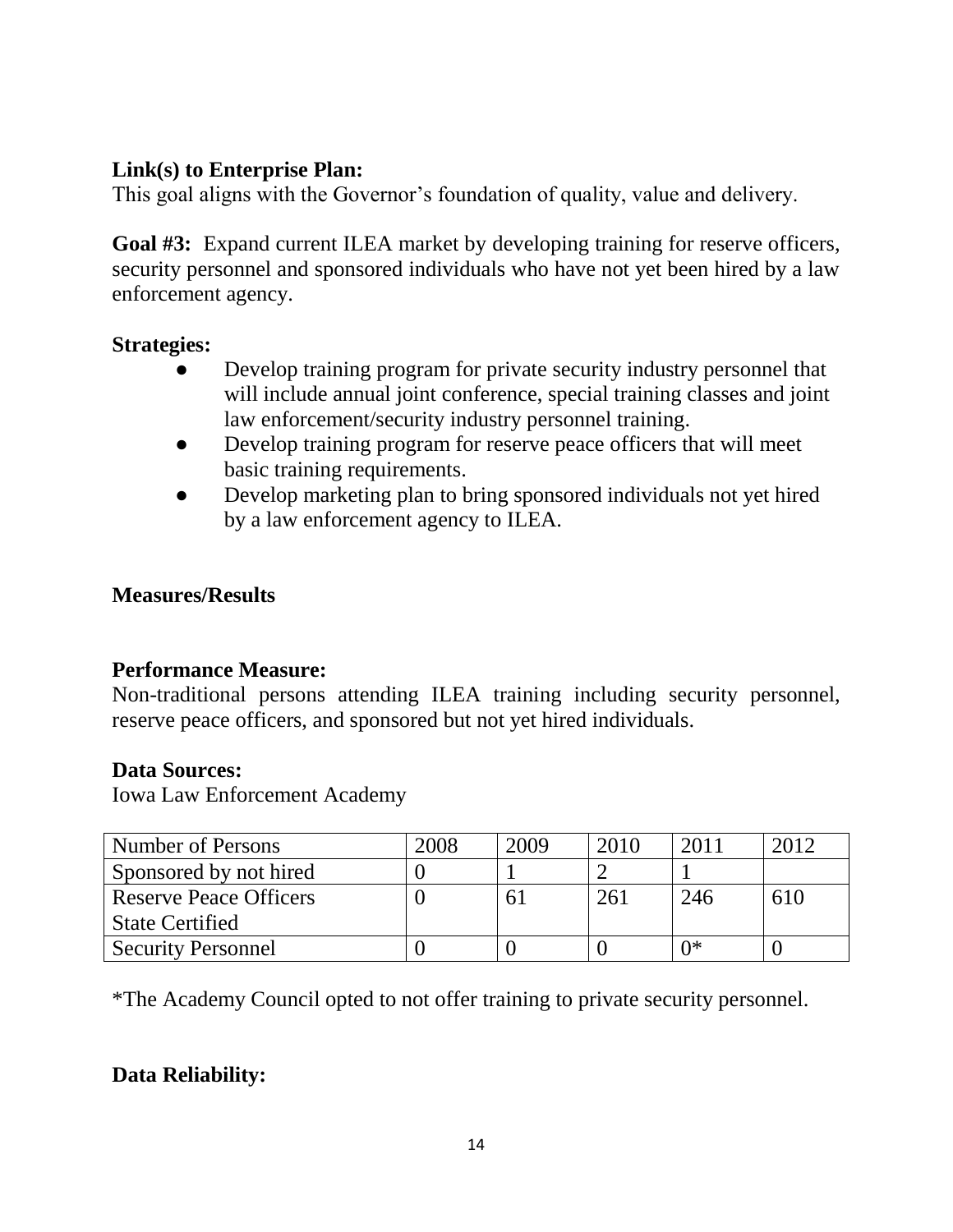ILEA will collect total number of non-traditional individuals attending ILEA training.

# **What was achieved:**

The data displayed are the baselines from which future analysis may proceed.

#### **Analysis of results:**

The sponsored but not yet hired and reserve peace officers are currently the most promising area to increase revenue. Work will continue in these areas.

#### **Link(s) to Enterprise Plan:**

This goal aligns with the Governor's foundation of quality, value and delivery.

**Goal #4:** Increase the level of professionalism of law enforcement officers, jailers, and telecommunicator specialists in Iowa by providing testing services as needed, educational opportunities, and assuring compliance with required standards.

#### **Strategies:**

- Provide training to law enforcement agencies concerning ILEA required standards.
- Develop Ethics and Professionalism train-the-trainer program.
- Develop a command staff training and certification program.
- Develop better mechanism to assure compliance with required standards.
- Develop one-day testing procedures for all required hiring standards conducted by ILEA staff quarterly around the state.

#### **Measures/Results**

#### **Performance Measure:**

Number of officers decertified each year.

| Number of Officers | 2007 | 2008 | 2009 | 2010 | 2011 | 2012 |
|--------------------|------|------|------|------|------|------|
| Decertified        |      |      |      |      |      |      |
|                    |      |      |      |      |      |      |

# **Data Reliability:**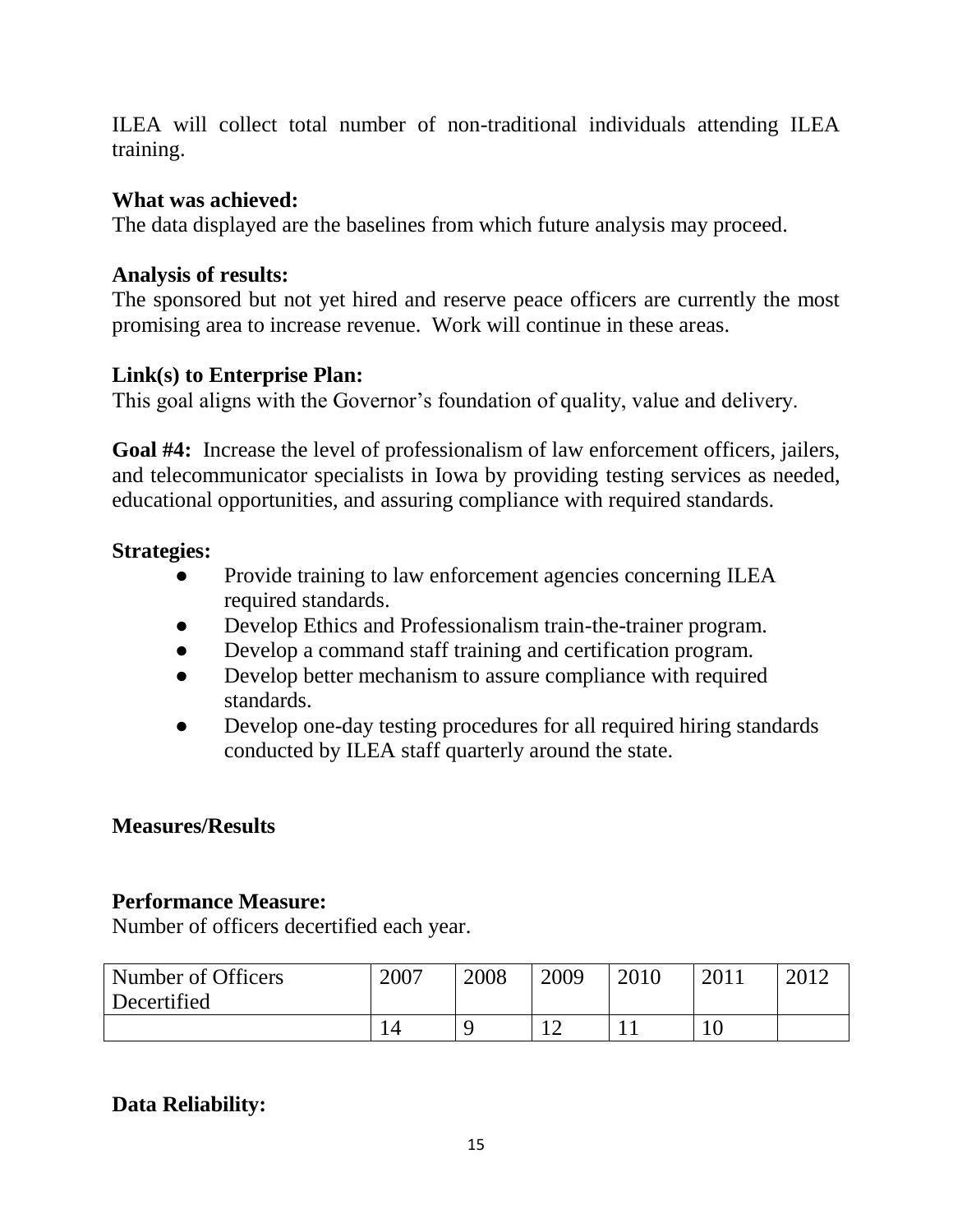Information is taken from the ILEA Council minutes of action taken.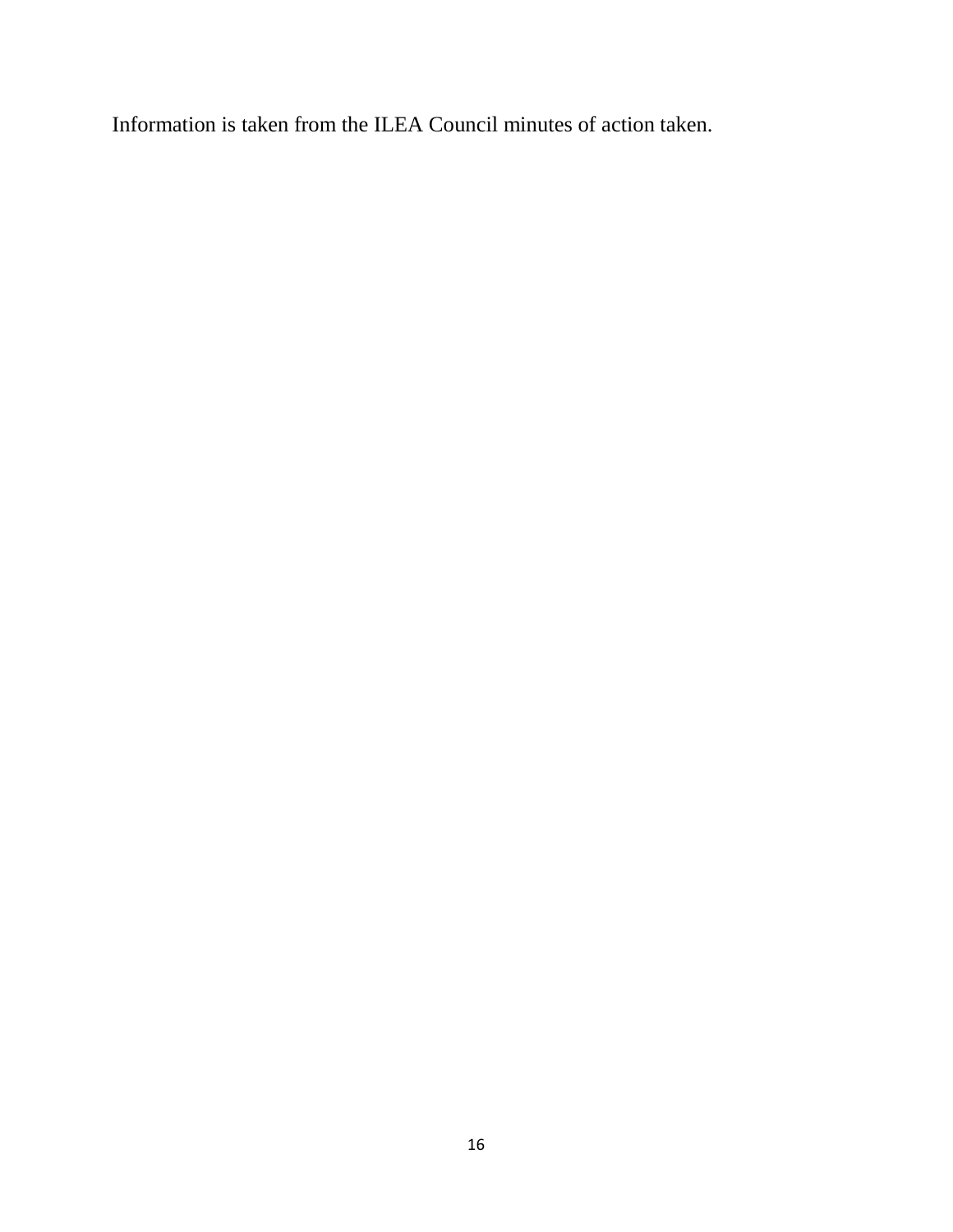#### **What was achieved:**

The data displayed are the baselines from which future analysis will proceed. New procedures are in place to increase the number of decertifications.

#### **Analysis of results:**

Decertifications have maintained level. They often depend on the available staff time to conduct investigations.

#### **Link(s) to Enterprise Plan:**

This goal aligns with the Governor's foundation of quality, value and delivery.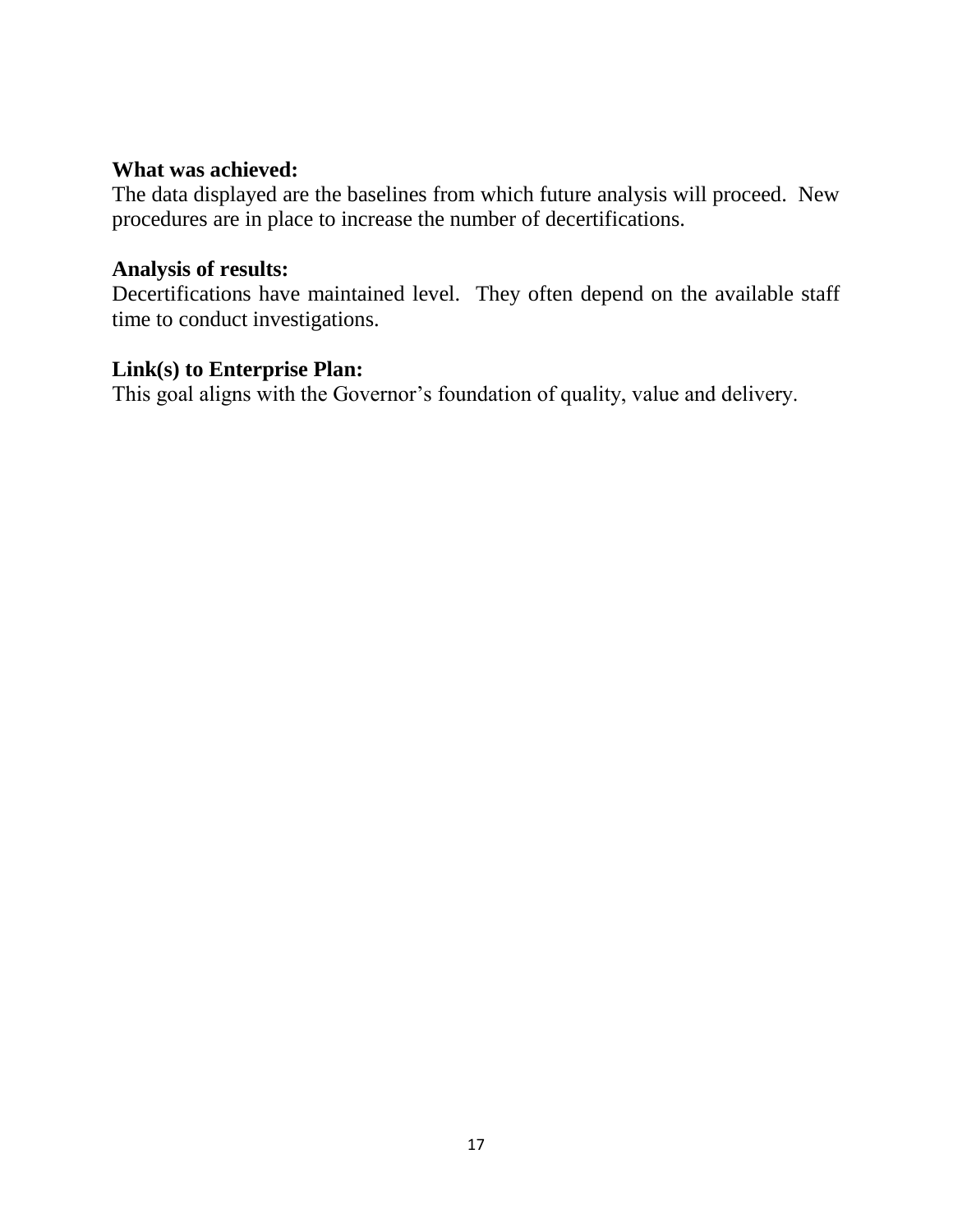#### **Performance Plan Results**

#### **Core Function Education**

**Name:** Iowa Law Enforcement Academy

#### **Description:**

The Iowa Law Enforcement Academy provides the best basic, specialty, and supervisory training to Iowa peace officers, jailers, and telecommunicators. This training includes instructor certification in several areas such as firearms, defensive tactics, driving, and jail training. The training is conducted both at the Academy located on Camp Dodge in Johnston, as well as across the State of Iowa. 3,533 law enforcement personnel were trained in fiscal year 2011. Over 261 reserve peace officers were state certified.

The Academy is the sole regulator of law enforcement, jailer, and telecommunicator training in Iowa. The Academy oversees three Level I regional basic training academies at the Des Moines Police Department, Cedar Rapids Police Department, and the Department of Public Safety and two Level II short program basic training academies at Hawkeye Technical Community College and Western Iowa Technical Community College. The staff psychologist conducts psychological and cognitive testing for those people being hired in all law enforcement agencies. The Academy sets the standards for continuing education requirements of the law enforcement personnel. The Academy sets the standards for hiring and training of Iowa reserve peace officers. The Academy is responsible for certifying all peace officers in the State of Iowa and for decertifying those officers that violate the established standards of behavior for Iowa peace officers.

#### **Why are we doing this:**

The Iowa Law Enforcement Academy was created by statute in 1967 to improve the professionalism of Iowa peace officers through standardized training. Over the years the Academy has become the number one source of law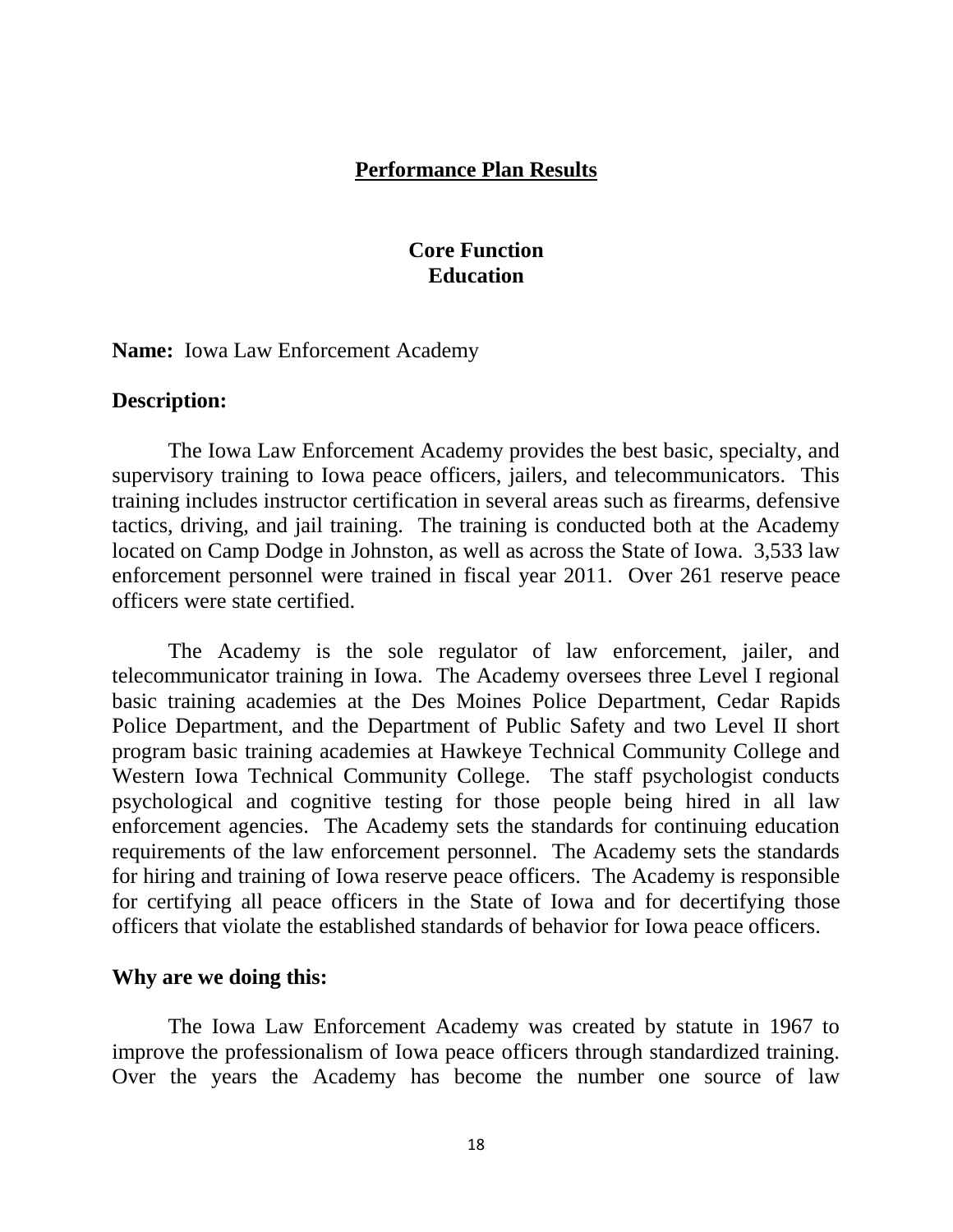enforcement training. The Academy oversees all basic training of peace officers, jailers, and telecommunicators.

#### **Results**

#### **Performance Measure:**

Percent of stakeholders rating Academy training very good to excellent is:

95%

# **Performance Target:**

Percent of agencies in compliance with all applicable rules and regulations is:

95% (estimate based on information available to Academy)

# **Performance Target:**

The percent of electronic training records containing accurate information is:

98%

# **Data Sources:**

Iowa Law Enforcement Academy

# **Data Reliability:**

Information is obtained from ILEA evaluation survey and records.

#### **Why are we using this measure:**

The Academy is working to develop the best measure of this core function. This measurement may be adjusted in the future. Generally, agencies that are satisfied with training they receive will use the Academy again.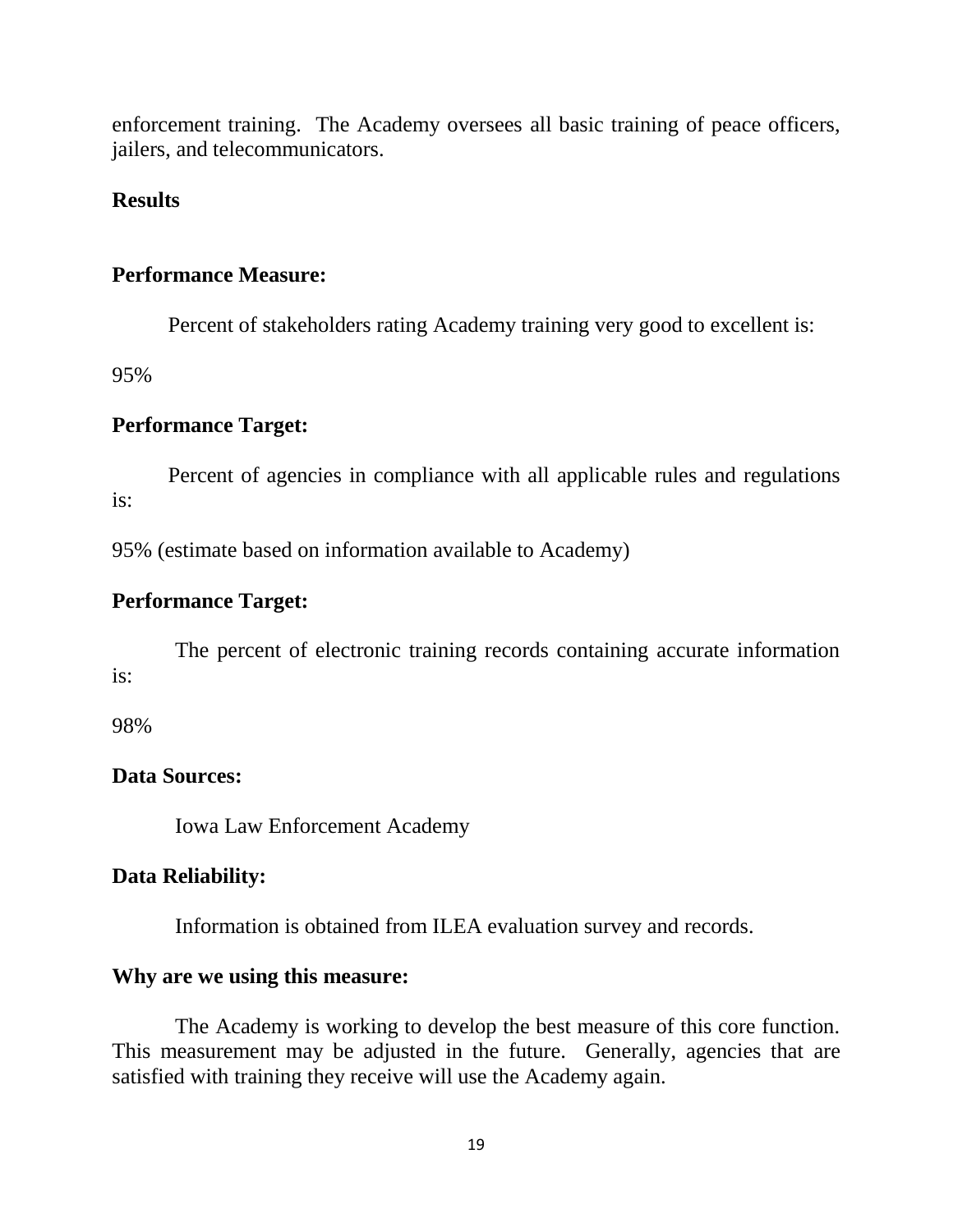#### **What was achieved:**

See above discussion. **Analysis of results:**

Further study may be done to determine the reason for leaving the basic training. Some students are dismissed for discipline reasons while others are unable to complete the training due to injuries or inability to meet requirements. Comparisons should be made with other regional academies.

#### **Factors affecting the results:**

Some students leave the academy due to inability to meet necessary requirements. Others are sent home due to injury or as discipline. These factors should be explored further.

#### **Resources used:**

Iowa Law Enforcement Academy staff and record information.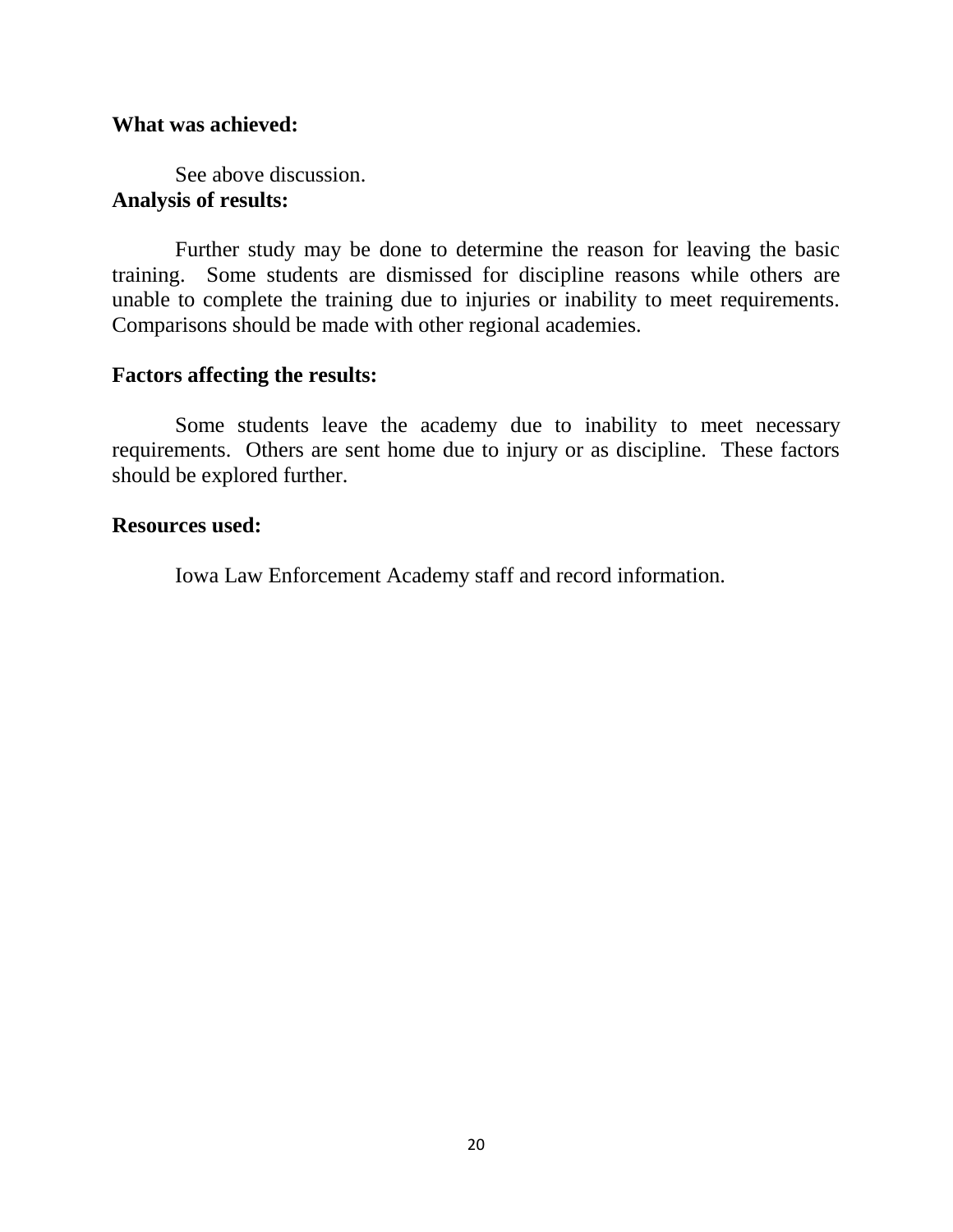#### **Resource Reallocations**

The Iowa Law Enforcement Academy has several positions vacant at this time due to budget constraints. It has been necessary to reallocate the work primarily to other ILEA staff. The administrative staff is teaching more classes to cover at least part of the vacant instructor positions responsibility. This takes them away from administrative and leadership responsibilities. Outside and contract instructors from other agencies are also utilized to cover this shortfall. Use of outside instructors can result in a lack of standardized training if the instructor changes from session to session. For example, three different instructors have taught traffic accident investigation over the last two years. Each instructor had a slightly different teaching style. Each outside instructor works for a law enforcement agency and at times could not make it to the scheduled class due to work conflicts. This resulted in last minute changes in the student's schedule.

The support staff position work has been reallocated to other staff resulting in greater overtime and/or comp time. All these reassignments will continue until budgets increase sufficiently to allow new hires.